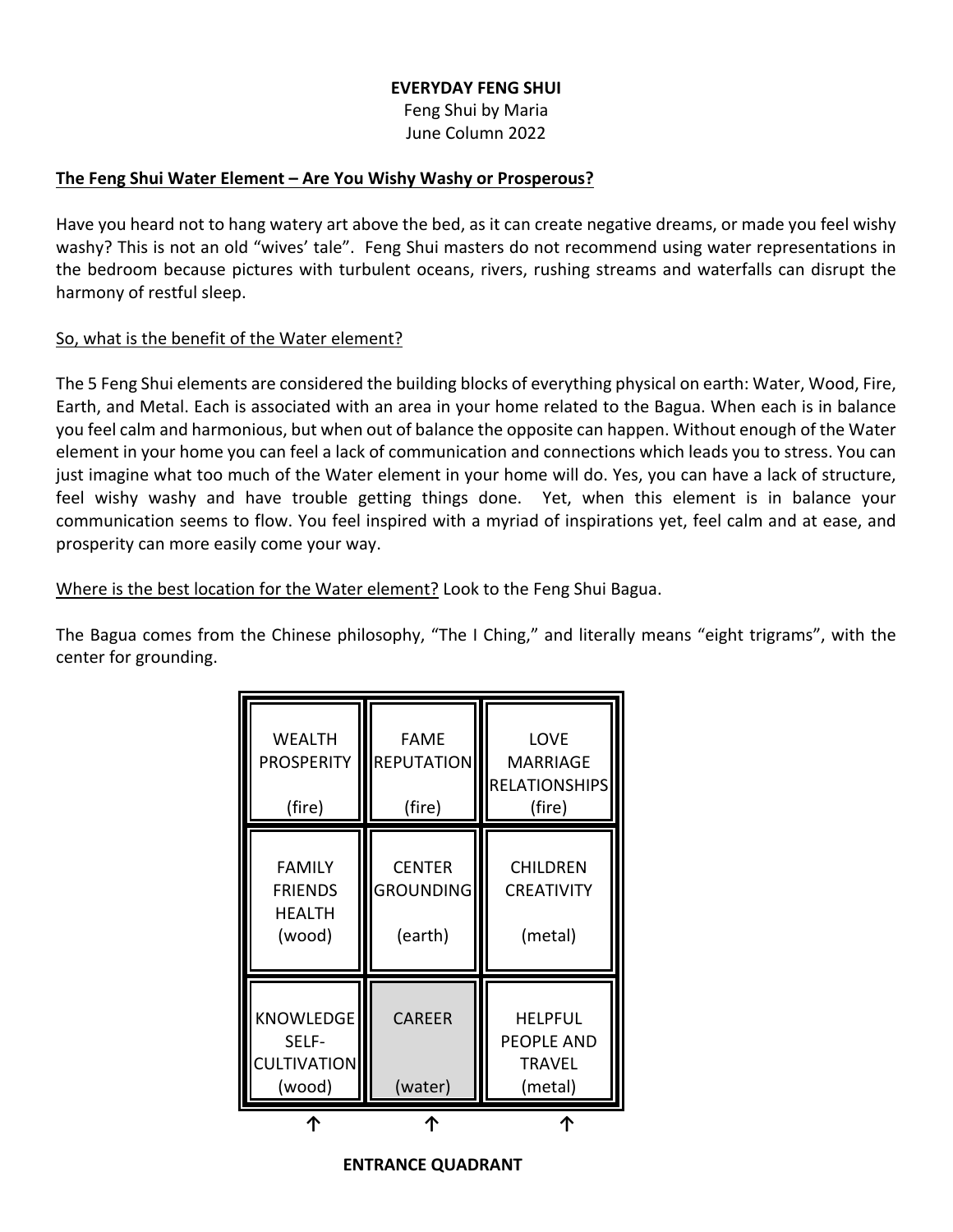The location of the Water element in your home makes a difference. One of the most important water areas is the front center of your home called the Career area, which symbolizes the flow of energy into the home. For many of us the greatest challenge in life is discovering and performing the work that we love to do. This is known as **"following your bliss"**, which is the goal of this area.

The FLOW comes from the connection of the Career area to the Water element. This element is represented by a body of water and will allow the flow of ideas, prosperity and career to flow your way. Without the nourishing Water element, we can experience the lack of a satisfying career.

Feng Shui relies on the power of symbolism. While we do recommend positioning water features of all kinds (fountains and aquariums), there are many other symbols of water you can use such as a reflective surface as glass, cut crystal and mirrors, flowing asymmetrical shapes, the black and dark tone color spectrum, art depicting water scenes. These are all represented in the Career area enhancements.

# Enhancements for using the Water element in the Career area inside your home or business:

\* Ensure that this area is clutter free. If your Career area is your front door make sure that when you open your door you are greeted with a clean inviting space, and that there is nothing blocking the door from opening fully. \* Hang art depicting water (such as streams, ponds, rivers, or oceans) or career images and symbols (books or logos from your business or one that you aspire to). This is a great location for a small fountain or aquarium.

\* Display items, such as statues, accessories, or furniture in black or very dark colors or in asymmetrical shapes. \*Hang mirrors, and/or display glass/crystal items, such as a crystal vase or a glass table. A round faceted crystal hanging from the ceiling helps the energy flow in small more confined spaces.

# Enhancements for using the Water element in the Career area outside your home or business:

\* Water features, such as fountains, waterfalls, and/or ponds work well here. It is important that the energy flow toward your home or business, so the fountain should either be a 360-degree bubbler or facing so the water flows towards your building.

\* If your career area is your front entrance (the Mouth of Ch'i– the powerful life force energy) use wind chimes to invite the Ch'i to enter, plant colorful healthy flowers along the path (curved if possible) to your door, and have two greeters in the form of plants or statuary on either side.

\*The front door is very important in Feng Shui; therefore, anything you can do to emphasize it will encourage new opportunities to come your way. Painting it a shade of red, not only highlights it, but invites wealth and positive energy.

# The Water element also is instrumental in nourishing other areas of your home.

In the nourishing cycle of the elements, Water nourishes Wood. In the Bagua, the Knowledge and Self Cultivation, and Health, Family and Friends areas are both Wood element areas and could use a boost from any of the water enhancements listed above.

There are 3 Fire element areas in the Bagua: Wealth and Prosperity, Fame and Reputation and Love and Marriage. The only area where the Water element is beneficial is in the Wealth and Prosperity area. Have enhancements such as moving water in the form of fountains, or waterfalls pointing to the house to aid in the flow of prosperity.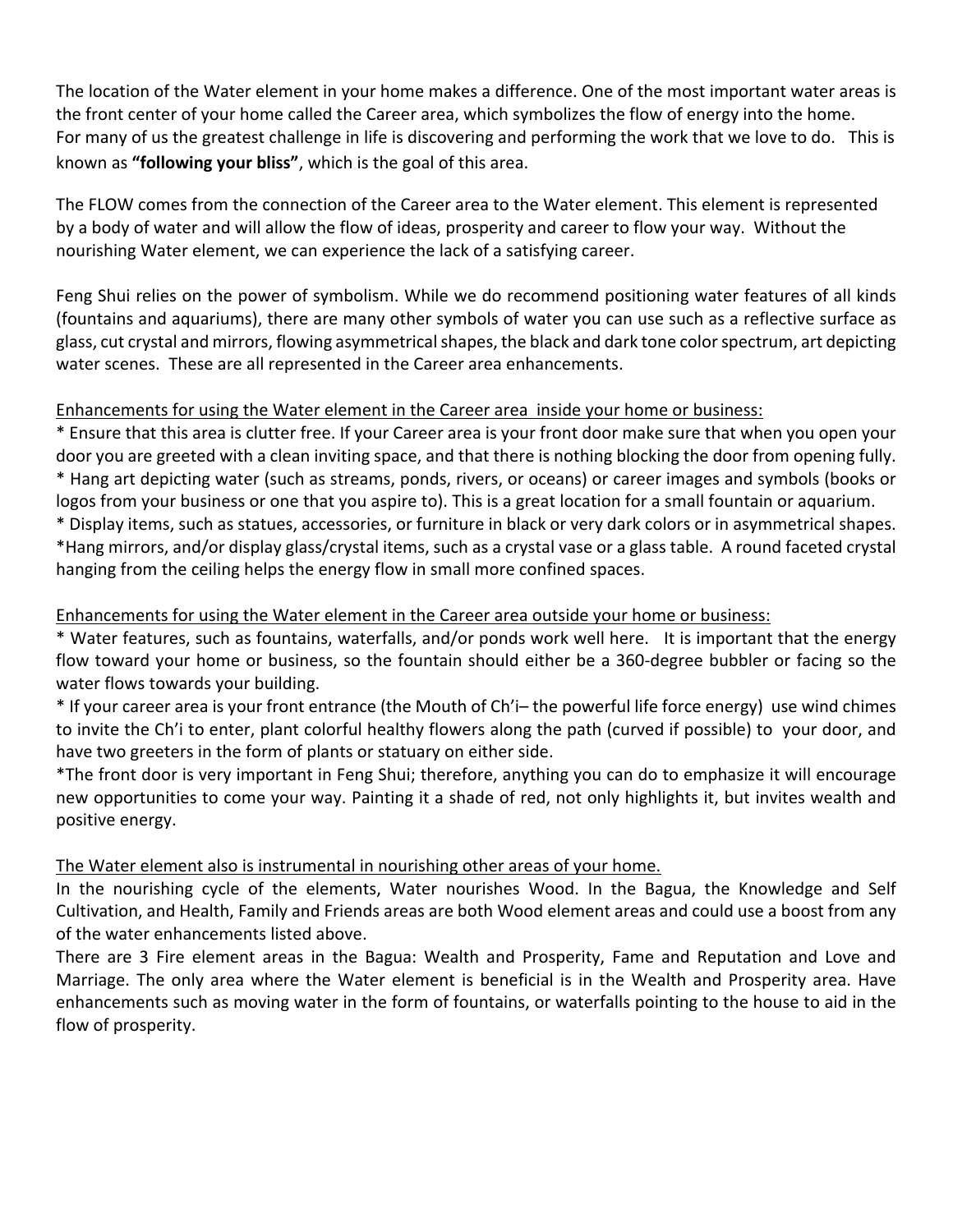# Where the Water Element is NOT beneficial.

Avoid putting too much of the Water element representations in the Fire and Earth areas of your home since water douses fire. Also, no matter what areas of the Bagua your master bedroom resides avoid the Water element as it clashes with the Fire element, the element of passion. Avoid having any water features such as fountains or fish tanks in the bedroom, also avoid any photos, painting or sculptures depicting water scenes such as waterfalls, rivers, lakes, streams, etc. It's important to keep the passion alive in the bedroom!

## How to Balance Too Much of the Water Element.

If you're feeling the negative effects of too much of the Water element, begin by removing some of the water representations. Last month I wrote about the grounding powers of the Earth element. This element helps to dam water, therefore just add rectangles, earth tones and ceramics to a room and feel the difference. Remember balance is the key!

### Affirmations and Inner Work:

In Feng Shui, intent plays a significant role in enhancing your home or business. All enhancements need to be made with intentionality, with written or stated affirmations as if they have already happened. Examples of affirmations for the Water element: "*My career is fulfilling, inspiring, and lucrative," "I grow and prosper though performing my life's work," "I attract many positive opportunities through good communication."*

## Feng Shui at Work:

A client had me do a consultation in the small home she was renting, and her Career area was her home office where she had hung a rock poster. Knowing that that was something she saw every day I realized the importance of replacing it with career images, a vision board, including her resume with the word "hired" across it, and water representations. She found a beautiful picture of the ocean, and even hung a mirror on the opposite wall reflecting it. She also placed a small table fountain in the Wealth area of her home, which was in her kitchen. The results were dramatic. Her visualizations, and flow of water paid off. She is now a successful attorney in her own law firm.

One client was stuck in an unsatisfying career. He realized that he had been neglecting the dying plants by his front door, his Career area. Once he made the connection, he took time to clear a path, plant colorful flowers, improved his irrigation system, and place a large 360-degree bubbling fountain amongst them. He also placed a small table fountain pointing towards the center of the home inside the door. His energy increased as did his career opportunities. He is currently a director for a company he loves.

Making a few simple changes within your home can have immediate and powerful effects. Be prepared to have doors of opportunity open that were closed before. With the Water element in auspicious locations your communication and flow of prosperity will improve. You could be very pleasantly surprised! Enjoy the flow of renewed energy while you follow your bliss!

For questions or home consultations email at [mtmccull@aol.com](mailto:mtmccull@aol.com) and put "Feng Shui" on the subject line, or visit my website at [www.fengshuibymaria.com,](http://www.fengshuibymaria.com/) (where you can read past columns), or Facebook "Feng Shui by Maria", where I post pictures as examples to enhancements.

\* **Check out my BLOG** – Just go to the website and click on "Blog": You can view many pictures and, I will respond to your questions quickly.

Until then…Blessings!